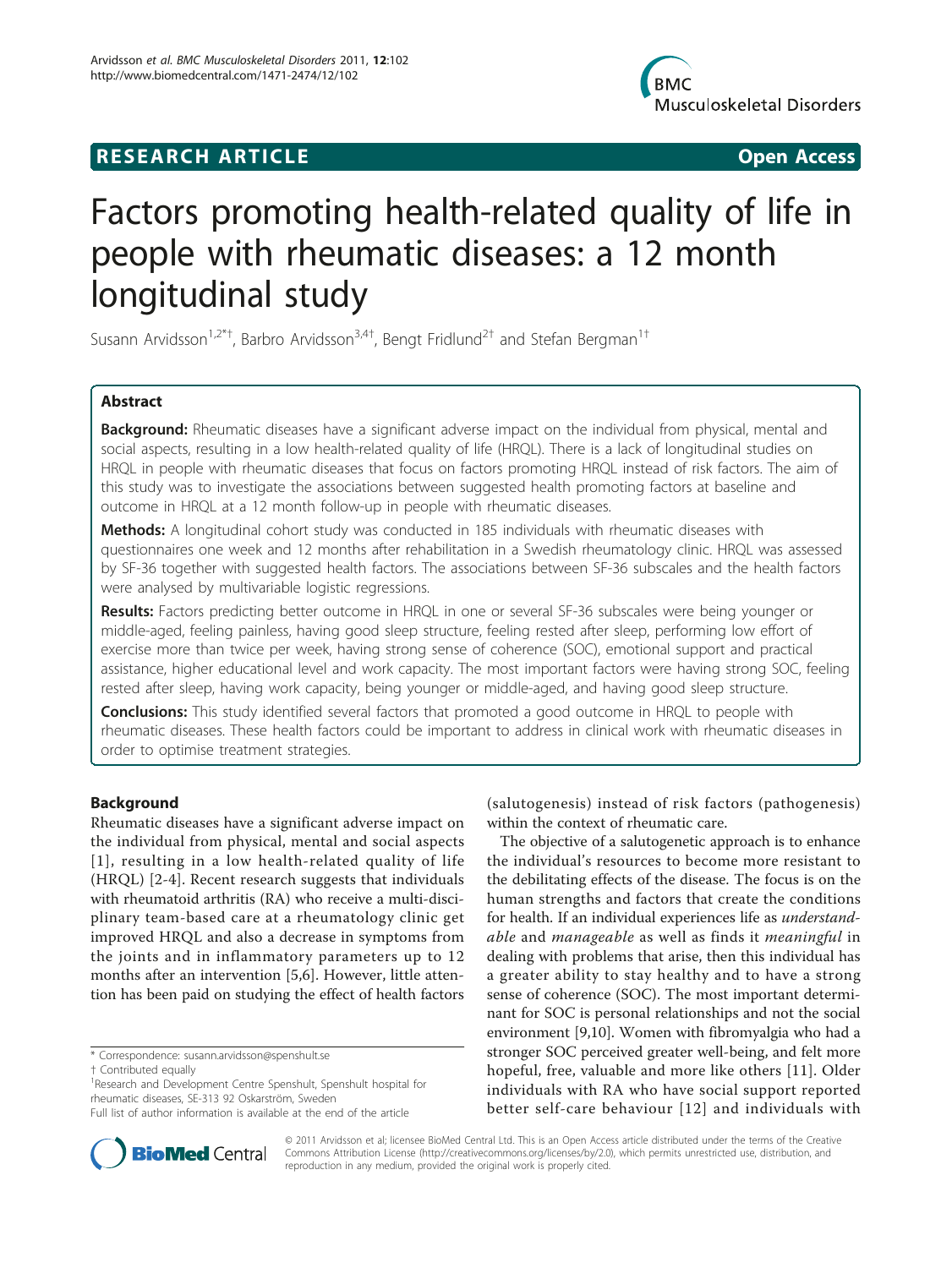systemic lupus erythematosus (SLE) with a strong SOC had the ability to cope with disease-related stressors and get better HRQL [[13](#page-11-0)]. In people with RA and osteoarthritis, exercise intervention could have a moderate positive effect on physical activity behaviour [[14](#page-11-0),[15\]](#page-11-0) but does not always improve HRQL in people with RA [[15](#page-11-0)]. Several other factors can be supposed to promote health in people with rheumatic diseases.

In order to optimise treatment strategies within the clinical practice it would be valuable to identify health factors that affect HRQL in a positive direction. There is a lack of longitudinal studies on HRQL in people with rheumatic diseases that focus on factors predicting HRQL instead of risk factors.

The aim of this study was to investigate the associations between suggested health promoting factors at baseline and outcome in HRQL at a 12 month followup in people with rheumatic diseases.

## Methods

#### Design and setting

The study was designed as a longitudinal cohort study in people with rheumatic diseases, with a questionnaire one week and 12 months after a completed rehabilitation program in a Swedish rheumatology clinic. The individuals, aged 18 years or older and primarily from the middle and south of Sweden, had undergone an inpatient rehabilitation program which has been referred by physicians. Focus during the stay at the clinic was physical training and medical help but also to support, teach and provide individual advice for self-care.

## Participants and dropouts

All individuals ( $n = 249$ ) with at least one diagnosed rheumatic disease who received three weeks of rehabilitation at the clinic during the period February - June 2007 and with no great difficulties to read and complete the Swedish questionnaire were asked to participate in the study. There were 200 (80%) individuals included one week after rehabilitation and at the 12 month follow-up there were 185 (74%) individuals who responded to the questionnaire.

At the 12 month follow-up there were 15 individuals who decided not to participate, of whom one (7%) was a man and 14 (93%) were women. Their mean age was 62 years (24-81 years). Nine (60%) of the individuals were living alone and six (40%) of the individuals were living with somebody. Seven (47%) had grade school as highest education, five (33%) had secondary school and three (20%) had college/university as highest education. There were six (40%) of the individuals who had an inflammatory joint disease, four (27%) had a systemic rheumatic disease, two (13%) had osteoarthritis, and three (20%) had local/general pain. Additionally, there was a higher percentage in the group of dropouts who were women, were living alone and who had a systemic rheumatic disease compared to the individuals who completed the study (Table [1\)](#page-2-0).

#### Data collection

A cover letter, an informed consent and a questionnaire were sent to the individuals one week after discharge from the clinic. The informed consent and, in the event that the individuals decided to participate, the completed questionnaire were returned to the first author. Three weeks after the discharge from the clinic a reminder was done by a telephone call. A similar procedure was carried out at 12 months after completed rehabilitation.

#### Instruments

The salutogenetic perspective was the starting point in the selection of measuring instruments and the following areas were chosen: HRQL, feeling painless, sleep structure, feeling rested, diet, exercise habits, performing hobbies, feeling sexual lust, SOC, social support, alcohol habit, immigrant status, civil status, education, work capacity, socioeconomic status - main occupation, socioeconomic status - current occupation, and rheumatic disease.

• In order to assess HRQL the Short Form-36 health survey (SF-36), a general questionnaire was used [[16](#page-11-0)]. The Swedish version of SF-36 has shown good reliability and validity [[17](#page-11-0)-[19](#page-11-0)]. The SF-36 gives eight subscales assessing different aspects of HRQL: Physical Functioning (PF), Role - Physical (RP), Bodily Pain (BP), General Health (GH), Vitality (VT), Social Functioning (SF), Role - Emotional (RE) and Mental Health (MH). The score for each of the eight subscales ranged from 0 to100. A higher score indicated better health [\[16\]](#page-11-0).

• Feeling painless was assessed by a general question about the average pain intensity the past week and the response ranged from 0 to10, where a lower score indicated less pain (study specific question).

• Sleep structure was assessed by three questions regarding experiences of problems falling asleep, frequent awakenings during the night and early morning awakening. A fourth question, assessing not feeling rested after sleep, represented a more qualitative aspect of non-restorative sleep and was introduced separately in the analyses as feeling rested. Sleep structure and feeling rested were assessed with five alternatives: (1) No problems; (2) Small problems; (3) Some problems; (4) Great problems; and (5) Very great problems [[20-22\]](#page-11-0).

• Diet was assessed with six alternatives: (1) General diet; (2) Only lacto-vegetarian diet; (3) Most lacto-vegetarian diet but occasionally eat fish and egg; (4) Vegan diet; (5) Gluten-free diet; and (6) Other diet, please describe [\[23](#page-11-0)].

• Exercise habits were assessed by three questions about the frequency of exercise on different levels of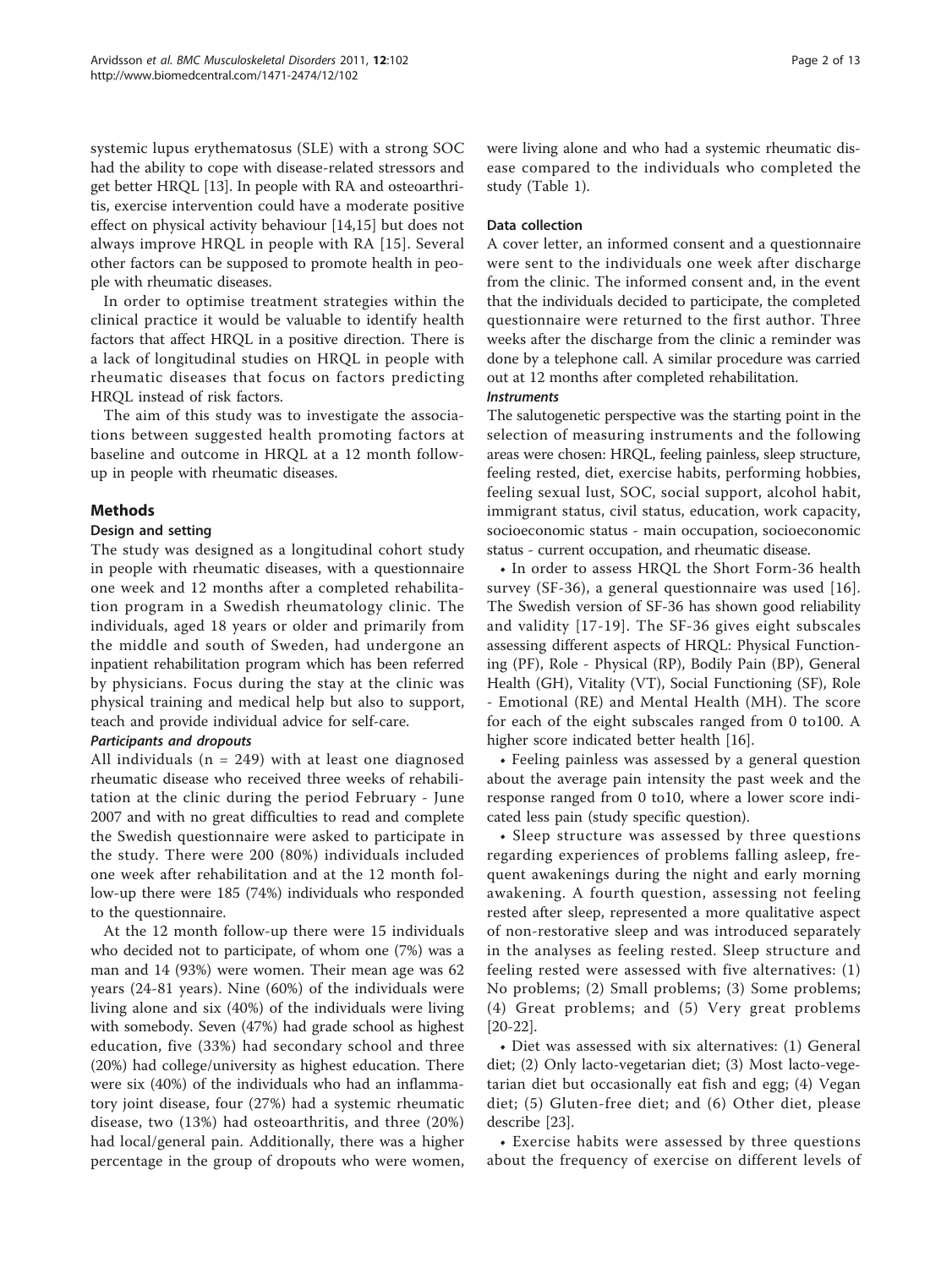| <b>Characteristics</b>    | One week  |      | Characteristics       | One week       |                |  |
|---------------------------|-----------|------|-----------------------|----------------|----------------|--|
|                           | $n = 185$ | $\%$ |                       | $n = 185$      | $\%$           |  |
| Sex                       |           |      | Social support        |                |                |  |
| Women                     | 139       | 75   | 18-29                 | 38             | 20             |  |
| Men                       | 46        | 25   | $13 - 17$             | 50             | 27             |  |
|                           |           |      | $11 - 12$             | 40             | 22             |  |
| Age (years)               |           |      | 10 Very good          | 53             | 29             |  |
| 70-88                     | 42        | 22   | No answer             | $\overline{4}$ | $\overline{2}$ |  |
| 61-69                     | 45        | 24   |                       |                |                |  |
| 52-60                     | 49        | 27   | Alcohol habit         |                |                |  |
| 18-51                     | 49        | 27   | Rarely/never          | 78             | 42             |  |
|                           |           |      | Monthly               | 50             | 27             |  |
| Feeling painless          |           |      | Weekly                | 57             | 31             |  |
| $8 - 10$                  | 21        | 11   |                       |                |                |  |
| $6 - 7$                   | 57        | 31   | Immigrant status      |                |                |  |
| $4 - 5$                   | 49        | 27   | Immigrant             | 23             | 12             |  |
| 0-3 Nearly painless       | 58        | 31   | Swede                 | 162            | 88             |  |
|                           |           |      |                       |                |                |  |
| Sleep structure           |           |      | Civil status          |                |                |  |
| Big/very big problem      | 88        | 48   | Living alone          | 61             | 33             |  |
| Moderate problem          | 60        | 32   | Living with somebody  | 124            | 67             |  |
| No/small problem          | 37        | 20   |                       |                |                |  |
|                           |           |      | Education             |                |                |  |
| Feeling rested            |           |      | Grade school          | 75             | 41             |  |
| Big/very big problem      | 76        | 41   | Secondary school      | 58             | 31             |  |
| Moderate problem          | 53        | 29   | College/university    | 52             | 28             |  |
| No/small problem          | 56        | 30   |                       |                |                |  |
|                           |           |      | Work capacity         |                |                |  |
| Diet                      |           |      | 0%                    | 64             | 34             |  |
| General diet              | 161       | 87   | 25-100%               | 53             | 29             |  |
| Special diet              | 24        | 13   | Retired               | 51             | 28             |  |
|                           |           |      | No answer             | 17             | 9              |  |
| High effort of exercise   |           |      |                       |                |                |  |
| Irregularly/never         | 109       | 59   | Socioeconomic status, |                |                |  |
| 1 time per week           | 25        | 13   | main occupation       |                |                |  |
| >2 times per week         | 51        | 28   | Group A               | 70             | 38             |  |
|                           |           |      | Group B               | 44             | 24             |  |
| Medium effort of exercise |           |      | Group C               | 56             | 30             |  |
| Irregularly/never         | 100       | 54   | Group D               | 12             | 6              |  |
| 1 time per week           | 19        | 10   | No answer             | 3              | $\overline{2}$ |  |
| >2 times per week         | 66        | 36   |                       |                |                |  |
|                           |           |      | Socioeconomic status, |                |                |  |
| Low effort of exercise    |           |      | current occupation    |                |                |  |
| Irregularly/never         | 50        | 27   | Group A               | 26             | 14             |  |
| 1 time per week           | 15        | 8    | Group B               | 12             | 7              |  |
| >2 times per week         | 120       | 65   | Group C               | 32             | 17             |  |
|                           |           |      | Group D               | 90             | 49             |  |
| Perform hobbies           |           |      | No answer             | 25             | 13             |  |
| Rarely/never              | 60        | 32   |                       |                |                |  |
| Often/sometimes           | 125       | 68   | Rheumatic disease     |                |                |  |
|                           |           |      | Local/general pain    | 25             | 14             |  |

## <span id="page-2-0"></span>Table 1 Socio-demographic and supposed health-factors in a population with rheumatic diseases one week after rehabilitation.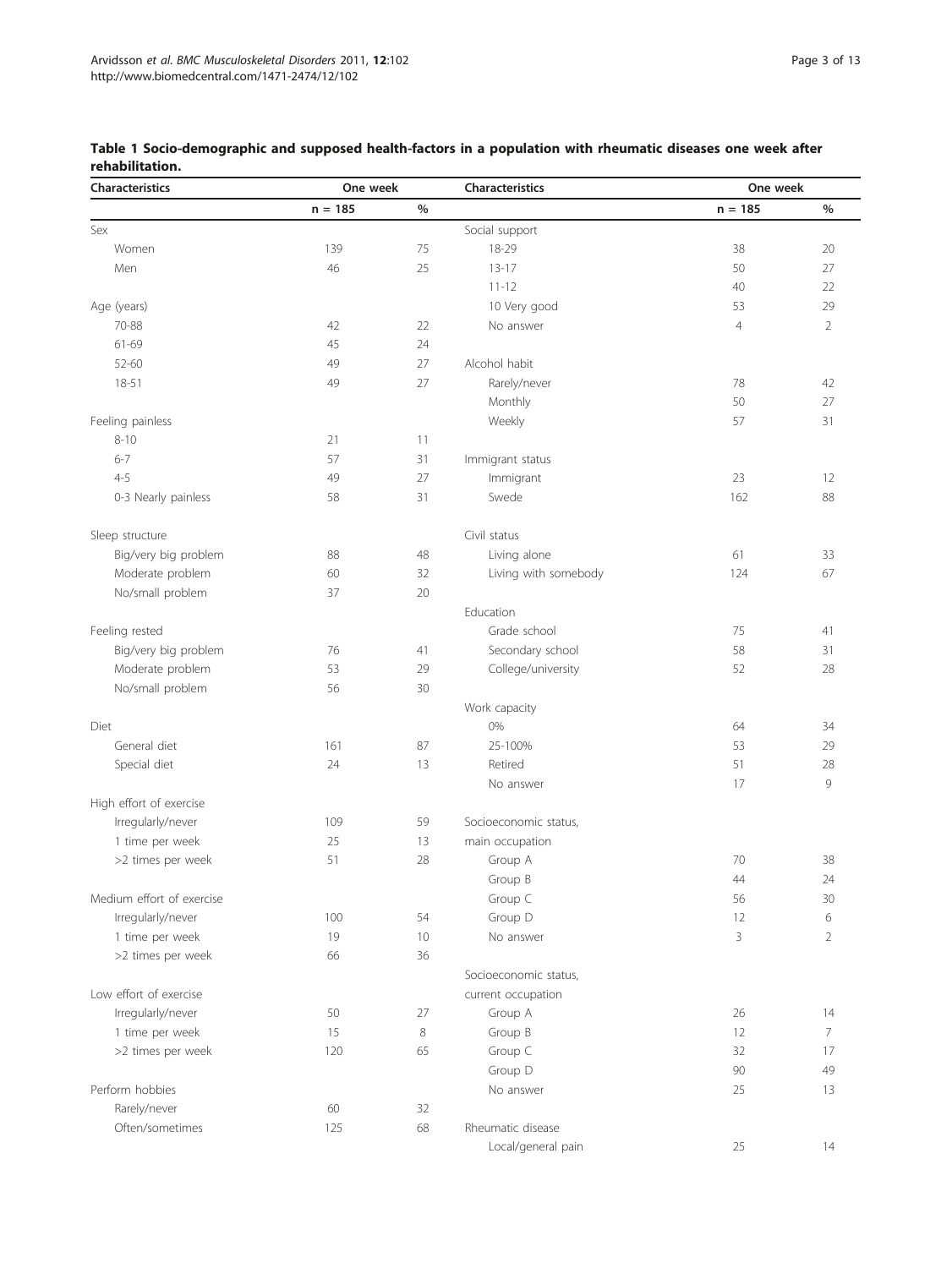| Feeling sexual lust                                                                                                                                                                                                                   |    |    | Osteoarthritis             | 24  | 13 |
|---------------------------------------------------------------------------------------------------------------------------------------------------------------------------------------------------------------------------------------|----|----|----------------------------|-----|----|
| Rarely/never                                                                                                                                                                                                                          | 81 | 44 | Systemic rheumatic disease | 19  | 10 |
| Often/sometimes                                                                                                                                                                                                                       | 87 | 47 | Infl. joint disease        | 117 | 63 |
| No answer                                                                                                                                                                                                                             | 17 | 9  |                            |     |    |
| SOC.                                                                                                                                                                                                                                  |    |    |                            |     |    |
| $21 - 55$                                                                                                                                                                                                                             | 48 | 26 |                            |     |    |
| 56-66                                                                                                                                                                                                                                 | 49 | 27 |                            |     |    |
| 67-75                                                                                                                                                                                                                                 | 48 | 26 |                            |     |    |
| 75-90 Very good                                                                                                                                                                                                                       | 40 | 21 |                            |     |    |
| $\sigma$ . $\sigma$ . A Model of the set of the set of the set of the set of the set of the set of the set of the set of the set of the set of the set of the set of the set of the set of the set of the set of the set of the set o |    |    |                            |     |    |

Table 1 Socio-demographic and supposed health-factors in a population with rheumatic diseases one week after rehabilitation. (Continued)

Group A: Manual workers

Group B: Assistant no manual employees

Group C: Intermediate/higher employees and upper-level executives Group D: Others

effort: high, medium and low effort. There were five alternatives: (1) Never; (2) Irregularly; (3) One time per week; (4) Two times per week; and (5) Three or more times per week [\[24\]](#page-11-0).

• Performing hobbies was assessed with four alternatives: (1) Never; (2) Rarely; (3) Sometimes; and (4) Often (study specific question).

• Feeling sexual lust was assessed with four alternatives: (1) Never; (2) Rarely; (3) Sometimes; and (4) Often [\[25\]](#page-11-0).

• The SOC is a questionnaire based on Antonovsky's salutogenic theory and was used to assess the sense of coherence, measured by comprehensibility, manageability and meaningfulness. The version with 13 questions was selected [\[10\]](#page-11-0) since this shorter version has shown good reliability and validity [\[26](#page-11-0),[27\]](#page-11-0). The score for each of the questions ranged from 1 to 7. A higher score indicated a strong SOC [\[27](#page-11-0)].

• The Social Network and Social Support Scale (SNASS) is a questionnaire used to assess social network and social support and consists of 19 items. SNASS has shown good reliability and validity [\[28](#page-11-0)[,29\]](#page-12-0). The 10 questions that affect emotional support and practical assistance were included in the present study. The score for each of the 10 questions ranged from: Yes, absolutely = one point; Yes, partly  $=$  two points; and No  $=$  three points. A lower score indicated a strong emotional support and practical assistance [\[28](#page-11-0)[,29](#page-12-0)].

• Alcohol habit assessed the frequency of alcohol use with five alternatives: (1) Never; (2) Very seldom; (3) Monthly; (4) One or two times per week; and (5) Daily [[20\]](#page-11-0).

• Work capacity assessed the degree of the work capacity with six alternatives: (1) 100%; (2) 75%; (3) 50%; (4) 25%; (5) No work capacity; and (6) Retired (study specific question).

• Socioeconomic status was based on the occupation and classified according to the Swedish socioeconomic classification system, SEI [[30](#page-12-0)].

• The diagnosed rheumatic disease was obtained from medical records.

A pilot study to test the questionnaire was done on 24 other individuals that varied in sex, age, and occurrence of diseases or not. Thereafter some minor adjustments were made in the layout of the questionnaire and some study specific questions were clarified to reduce the risk of misinterpretation.

#### Statistical procedure and analysis

The SF-36 outcome scores were dichotomised with regard to the mean values in the population for each of the eight subscales (1 ≥mean and 0 <mean). Age and feeling painless were divided into quartiles. Moderate or big problems in any of the three questions about sleep were considered as representative for problems with sleep structure. In the analyses about sleep structure and feeling rested, the answers were merged into three groups with scores 1-2 representing no/small problems, score 3 representing moderate problem, and scores 4-5 representing big/very big problems. In the analyses about *diet*, the answers were merged into two groups with score 1 representing general diet and scores 2-6 representing special diet. In the analyses about exercise habits, the answers from each of the three questions were merged into three groups with scores 1-2 representing never/irregularly, score 3 representing one time per week and scores 4-5 representing >2 times per week. In the analyses about *performing hobbies* and *feel*ing sexual lust, the answers to each question were merged into two groups with scores 1-2 representing never/rarely and scores 3-4 representing sometimes/ often. The questions from SOC and social support were calculated and then the values were divided into quartiles. In the analyses about *alcohol habit*, the answers were merged into three groups with scores 1-2 representing never/rare, score 3 representing monthly, and scores 4-5 representing weekly. In the analyses about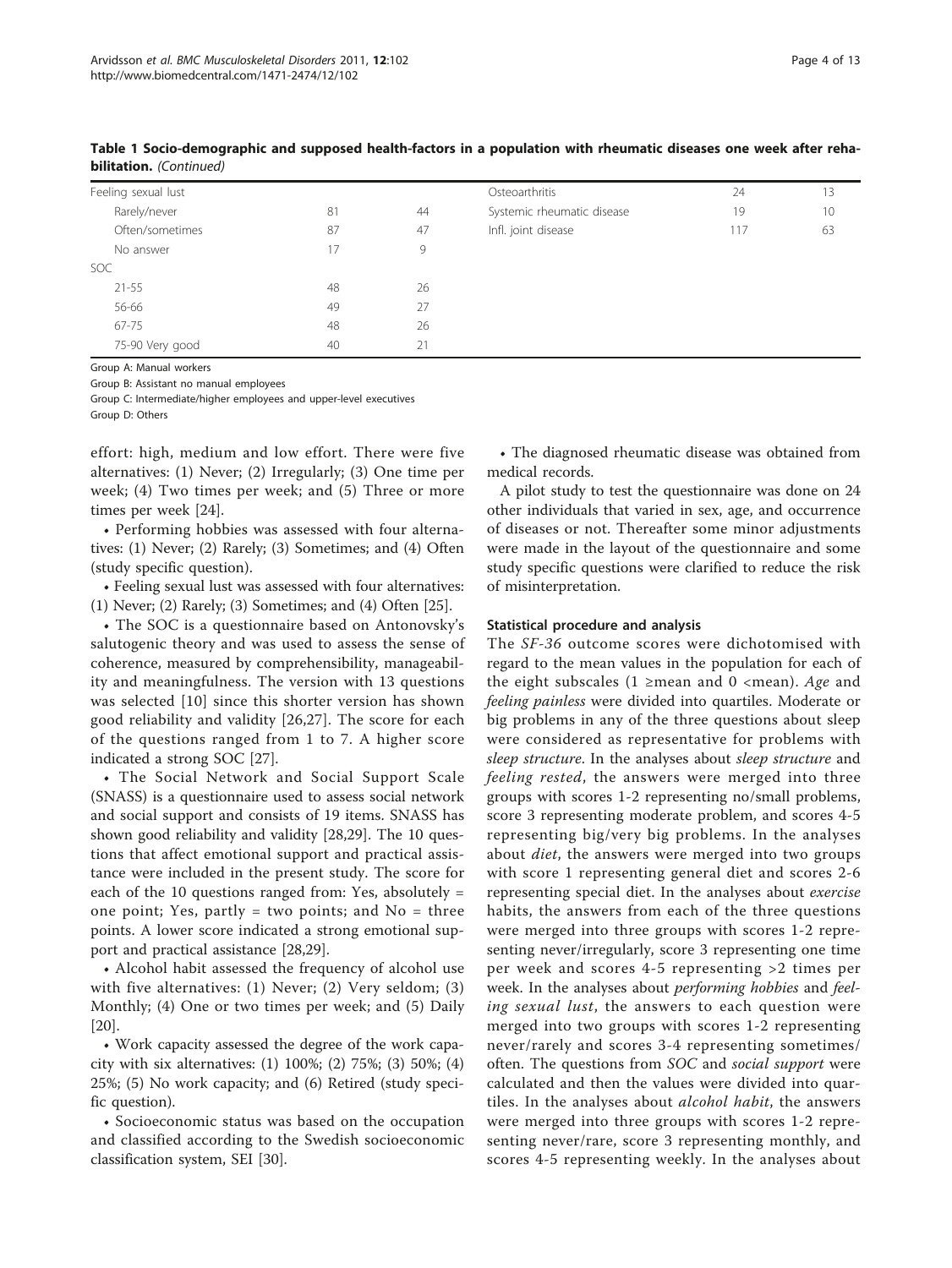work capacity, the answers were merged into three groups with scores 1-4 representing 25-100% work capacity, score 5 representing no work capacity, and score 6 representing retired. Socioeconomic status was classified according to the Swedish socioeconomic classification system, SEI [\[30\]](#page-12-0), and the 18 basic socioeconomic classes were merged into four groups: manual workers, assistant no manual employees, intermediate/higher no manual employees including upper level executives, and others. The group "others" included self-employed, farmers, housewives, and students [[31\]](#page-12-0). The rheumatic diseases were merged into four groups: inflammatory joint disease, systemic rheumatic disease, osteoarthritis and local/general pain [[32](#page-12-0)].

The statistical package SPSS for Windows, Release 17.0 was used in the analysis. The t-test was used for statistical comparison of means. The chi-square-test was used for comparisons of prevalence between groups. The associations between the dependent variable (SF-36 subscales) and independent variables (the suggested health factors; feeling painless, sleep structure, feeling rested, diet, exercise, performing hobbies, feeling sexual lust, SOC, social support, alcohol habit, immigrant status, civil status, education, work capacity, socioeconomic status - main occupation, socioeconomic status - current occupation, and rheumatic disease) were estimated by odds ratios (OR) and 95% confidence intervals (CI) calculated by multivariable logistic regressions for each of the variables at a time with adjustment for sex, age and baseline SF-36 values. The analyses were done with simple contrast to a reference group for each of the independent variables. Individuals with missing values for any of the variables were rejected from the analyses. The actual number of individuals in each analysis is reported in tables [2](#page-5-0) and [3](#page-7-0), and was considered to fulfil the requirement of at least 10 individuals in the outcome for each independent variable. A  $p$ -value of less than 0.05 was considered statistically significant. A power calculation showed that at least 150 individuals would be enough. The power calculation was based on the analysis of the SF-36 vitality scale and a power of more than 80% for a two-tailed test, a significance level of 5% and an assumption that the minimum difference between the groups was 6 points and the maximum standard deviation was 20 points [\[33\]](#page-12-0).

## Ethics

The study was approved by the Ethics Research Committee, Faculty of Medicine, Lund University, Sweden, dnr 566/2006.

## Results

The most common group of rheumatic diseases was inflammatory joint diseases (63%). There was a

predominance of women (75%) (Table [1\)](#page-2-0), and the mean age was 59.4 years. There were significant deteriorations in seven of the SF-36 dimensions between the one week and the 12 month follow-up. The mean changes were for PF 3.9 points ( $p = 0.004$ ), RP 5.2 points ( $p = 0.080$ ), BP 5.1 points ( $p = 0.002$ ), GH 2.7 points ( $p = 0.016$ ), VT 9.5 points ( $p = < 0.001$ ), SF 8.5 points ( $p = < 0.001$ ), RE 9.7 points ( $p = 0.006$ ) and MH 5.1 points ( $p = 0.001$ ) (Figure [1\)](#page-9-0).

#### Factors impact on HRQL at the 12 month follow-up

The predictive value of the suggested health factors with regard to HRQL over 12 months was estimated with multivariable logistic regression analyses, where each of the health factors was controlled for sex, age and baseline SF-36. Results from the multivariable logistic regressions with OR and 95% CI for these variables are found in tables [2](#page-5-0) and [3.](#page-7-0)

Sex was not associated with having a health status better than the mean score in any of the SF-36 subscales at the 12 month follow-up. Younger age (18-51 years) significantly ( $p < 0.05$ ) predicted a health status better than the mean score in PF and RE compared to older age (70-88 years). Being 52-60 years significantly predicted a better outcome in PF, RP and RE compared to older age (70-88 years).

A lower score (indicating less pain) in feeling painless significantly ( $p < 0.05$ ) predicted a health status better than the mean score in BP at the 12 month follow-up, compared to feeling strong pain (8-10 points). Having no/small problem with the sleep structure predicted a better outcome in GH and VT, and having moderate problem with the sleep structure predicted a better outcome in VT compared to big/very big problem with the sleep structure. Feeling rested after sleep predicted a better outcome in five of the SF-36 subscales, RP, BP, GH, VT and SF, compared to reporting big/very big problem with not feeling rested. Moderate problem with feeling rested after sleep predicted a better outcome in VT compared to reporting big/very big problem with not feeling rested.

The special *diet* was not associated with having a health status better than the mean score in any of the SF-36 subscales at the 12 month follow-up compared to general diet. High or medium effort of exercise once per week predicted a worse outcome in SF compared to do irregularly/never effort of exercise. Low effort of exercise more than twice per week predicted a better outcome in PF compared to do irregularly/never effort of exercise. Performing hobbies or feeling sexual lust often/sometimes was not associated with having a health status better than the mean score in any of the SF-36 subscales at the 12 month follow-up compared to performing hobbies or feeling sexual lust rarely/never.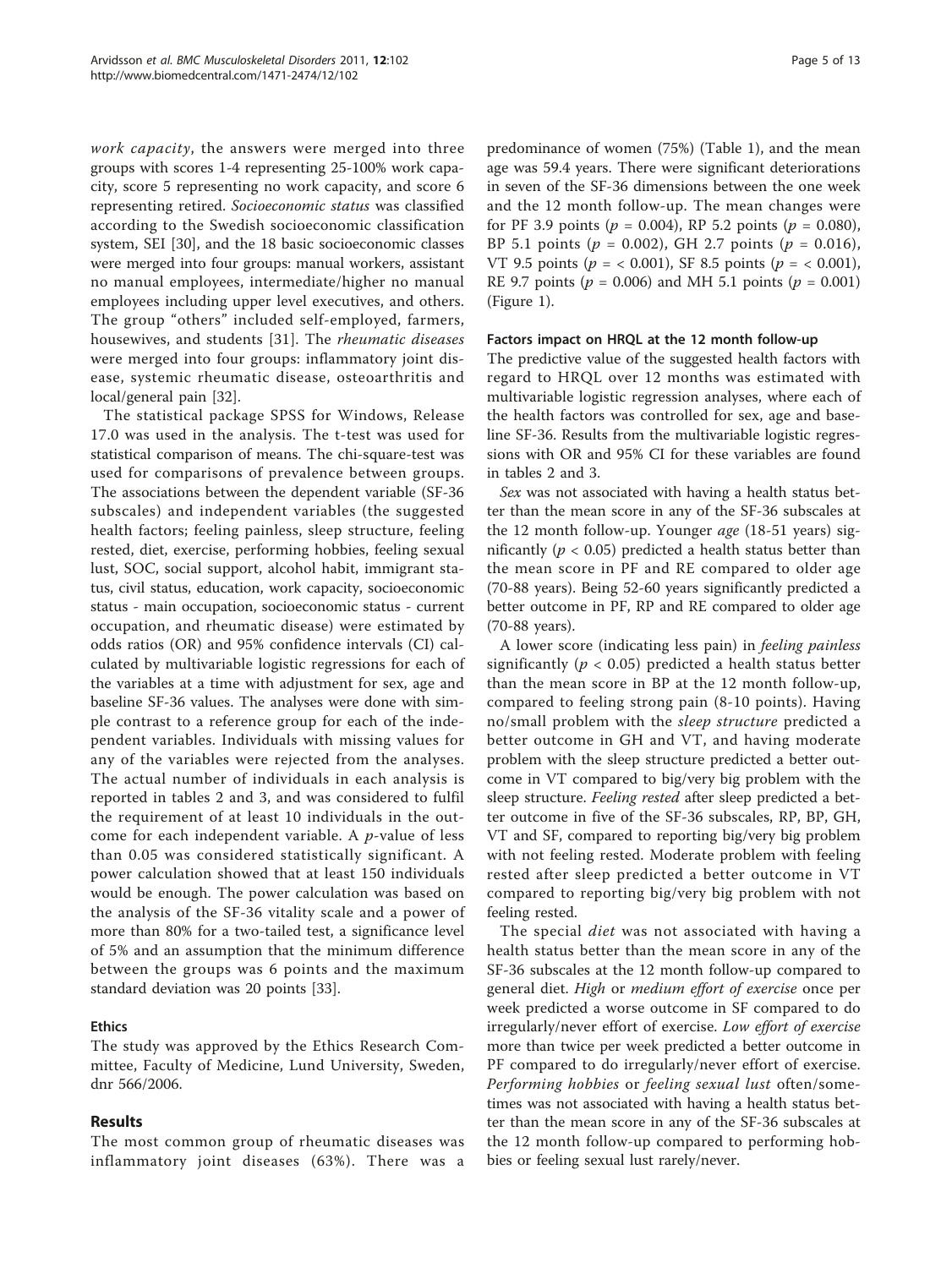|                  |                      | PF                       | <b>RP</b>                | <b>BP</b>                | GH                       | VT                       | SF                       | $\sf RE$                 | MH                       |
|------------------|----------------------|--------------------------|--------------------------|--------------------------|--------------------------|--------------------------|--------------------------|--------------------------|--------------------------|
|                  |                      | $n = 185$<br>OR (95% CI) | $n = 185$<br>OR (95% CI) | $n = 185$<br>OR (95% CI) | $n = 185$<br>OR (95% CI) | $n = 185$<br>OR (95% CI) | $n = 185$<br>OR (95% CI) | $n = 185$<br>OR (95% CI) | $n = 185$<br>OR (95% CI) |
| Sex              | Women                | 1.0                      | $1.0\,$                  | $1.0\,$                  | $1.0\,$                  | 1.0                      | 1.0                      | 1.0                      | 1.0                      |
|                  | Men                  | $1.0(0.4-2.3)$           | $1.2$ (0.6-2.6)          | $1.3(0.6-2.6)$           | $1.7(0.8-3.8)$           | $0.7$ $(0.4-1.5)$        | $1.6$ (0.8-3.4)          | $1.4(0.6-3.0)$           | $1.1(0.5-2.5)$           |
| Age              | 70-88                | $1.0\,$                  | $1.0\,$                  | 1.0                      | 1.0                      | $1.0\,$                  | 1.0                      | $1.0\,$                  | $1.0\,$                  |
| (years)          | 61-69                | $3.1(0.9-9.6)$           | $1.1 (0.4 - 3.2)$        | $1.1(0.5-2.8)$           | $0.8$ $(0.3-2.2)$        | $0.8(0.3-1.9)$           | $0.8(0.3-2.0)$           | $2.1(0.8-5.4)$           | $1.8(0.7-4.9)$           |
|                  | 52-60                | $3.8(1.2 - 11.8)$        | $3.3(1.2-9.0)$           | $1.7(0.7-4.1)$           | $1.3(0.5-3.4)$           | $1.1(0.4-2.6)$           | $1.4(0.6-3.5)$           | $6.4$ $(2.3-17.3)$       | $2.3(0.9-6.3)$           |
|                  | $18 - 51$            | $3.6(1.2-11.2)$          | $1.8(0.7-4.9)$           | $0.8$ $(0.3-1.9)$        | $0.9(0.3-2.3)$           | $0.6$ $(0.3-1.5)$        | $0.9(0.4-2.2)$           | $2.6(1.0-6.4)$           | $1.7(0.7-4.4)$           |
| $SF-36$ at       | $\geq$ mean          | 1.0                      | 1.0                      | 1.0                      | 1.0                      | $1.0\,$                  | 1.0                      | 1.0                      | 1.0                      |
| baseline         | $<$ mean             | 24.7 (10.3-59.2)         | $5.6$ (2.8-11.3)         | $4.4(2.2-8.8)$           | 9.6 (4.8-19.2)           | $4.5(2.4-8.7)$           | $5.4(2.8-10.3)$          | 7.8 (3.6-16.6)           | 10.7 (5.2-22.0)          |
| Feeling painless | $8 - 10$             | 1.0                      | 1.0                      | 1.0                      | 1.0                      | 1.0                      | 1.0                      | 1.0                      | 1.0                      |
|                  | $6 - 7$              | $0.4(0.1-1.8)$           | $1.4(0.4-5.3)$           | $2.5(0.7-8.7)$           | $0.6$ $(0.2-1.9)$        | $1.4(0.4-4.3)$           | $1.2(0.4-3.7)$           | $0.9(0.3-2.9)$           | $2.6(0.7-9.2)$           |
|                  | $4 - 5$              | $0.3(0.1-1.4)$           | $1.4(0.4-5.5)$           | $5.5(1.6-19.3)$          | $0.7$ $(0.2 - 2.3)$      | $1.7(0.5-5.6)$           | 3.0 (0.9-9.7)            | $0.8$ $(0.3-2.7)$        | $1.7(0.5-6.4)$           |
|                  | 0-3 Nearly painless  | $0.4(0.1-1.8)$           | $2.2$ (0.6-8.4)          | 7.9 (1.8-35.3)           | $1.1(0.3-3.5)$           | $2.9(0.9-9.4)$           | $2.1$ (0.6-6.8)          | $1.4(0.4-4.7)$           | $2.2$ (0.6-8.0)          |
| Sleep structure  | Big/very big problem | 1.0                      | 1.0                      | 1.0                      | 1.0                      | $1.0\,$                  | 1.0                      | 1.0                      | 1.0                      |
|                  | Moderate problem     | $1.6(0.6-3.8)$           | $1.3(0.6-2.9)$           | $2.0(0.9-4.2)$           | $2.1$ (0.9-4.7)          | $2.1(1.0-4.4)$           | $2.0(0.9-4.3)$           | $1.4(0.7-3.1)$           | $1.2$ (0.5-2.6)          |
|                  | No/small problem     | $1.1(0.4-3.1)$           | $1.9(0.8-4.7)$           | $1.7(0.7-4.1)$           | $3.1(1.2-7.8)$           | $3.3(1.4-7.8)$           | $1.9(0.8-4.7)$           | $1.0(0.4-2.3)$           | $0.9(0.4-2.3)$           |
| Feeling rested   | Big/very big problem | 1.0                      | $1.0\,$                  | 1.0                      | 1.0                      | $1.0\,$                  | 1.0                      | 1.0                      | 1.0                      |
|                  | Moderate problem     | $1.2$ (0.5-3.2)          | $2.2$ (0.9-5.3)          | $1.9(0.9-4.2)$           | $1.6(0.7-3.8)$           | $3.2(1.4-7.1)$           | $1.4(0.6-3.1)$           | $1.6(0.7-3.6)$           | $2.0(0.8-4.6)$           |
|                  | No/small problem     | $1.2(0.5-3.1)$           | $2.6(1.0-6.4)$           | $4.0(1.7-9.3)$           | $2.5(1.0-5.8)$           | $4.6$ (2.0-10.6)         | $3.4(1.4-8.2)$           | $1.5(0.7-3.5)$           | $1.5(0.6-3.6)$           |
| Diet             | General diet         | 1.0                      | 1.0                      | 1.0                      | 1.0                      | 1.0                      | 1.0                      | $1.0\,$                  | 1.0                      |
|                  | Special diet         | $1.4(0.5-4.6)$           | $1.1(0.4-3.0)$           | $0.8(0.3-1.9)$           | $0.6(0.2-1.7)$           | $1.6(0.6-4.3)$           | $0.7(0.3-1.9)$           | $0.9(0.3-2.3)$           | $2.1$ (0.7-6.2)          |
| High effort      | Irregularly/never    | 1.0                      | 1.0                      | 1.0                      | 1.0                      | 1.0                      | 1.0                      | 1.0                      | 1.0                      |
| of exercise      | 1 time a week        | $1.0(0.3-3.0)$           | $1.0(0.4-2.7)$           | $0.9(0.4-2.3)$           | $1.2(0.4-3.3)$           | $1.1(0.4-2.8)$           | $0.4(0.1-0.9)$           | $1.2(0.4-3.3)$           | $0.4(0.1-1.1)$           |
|                  | >2 times a week      | $0.9(0.4-2.3)$           | $1.4(0.6-3.1)$           | $1.1 (0.5 - 2.4)$        | $1.4(0.6-3.2)$           | $1.4(0.7-3.0)$           | $0.5(0.3-1.2)$           | $1.0 (0.5 - 2.3)$        | $0.5(0.2-1.1)$           |
| Medium effort    | Irregularly/never    | 1.0                      | $1.0\,$                  | 1.0                      | 1.0                      | 1.0                      | 1.0                      | 1.0                      | 1.0                      |
| of exercise      | 1 time a week        | $2.1$ (0.6-7.7)          | $0.4(0.1-1.6)$           | $0.5(0.2-1.4)$           | $0.7$ $(0.2-2.3)$        | $0.9(0.3-2.7)$           | $0.3$ $(0.1-0.9)$        | $0.9(0.3-2.9)$           | $0.6(0.2-2.0)$           |
|                  | >2 times a week      | $2.0(0.8-4.6)$           | $1.3(0.6-2.8)$           | $1.6(0.8-3.2)$           | $1.9(0.9-4.1)$           | $1.3(0.6-2.6)$           | $0.8(0.4-1.6)$           | $1.0(0.5-2.0)$           | $1.3(0.6-2.8)$           |
| Low effort       | Irregularly/never    | 1.0                      | 1.0                      | 1.0                      | 1.0                      | $1.0\,$                  | 1.0                      | 1.0                      | 1.0                      |

## <span id="page-5-0"></span>Table 2 Proposed health factors at baseline, and outcome in HRQL at the 12 month follow-up.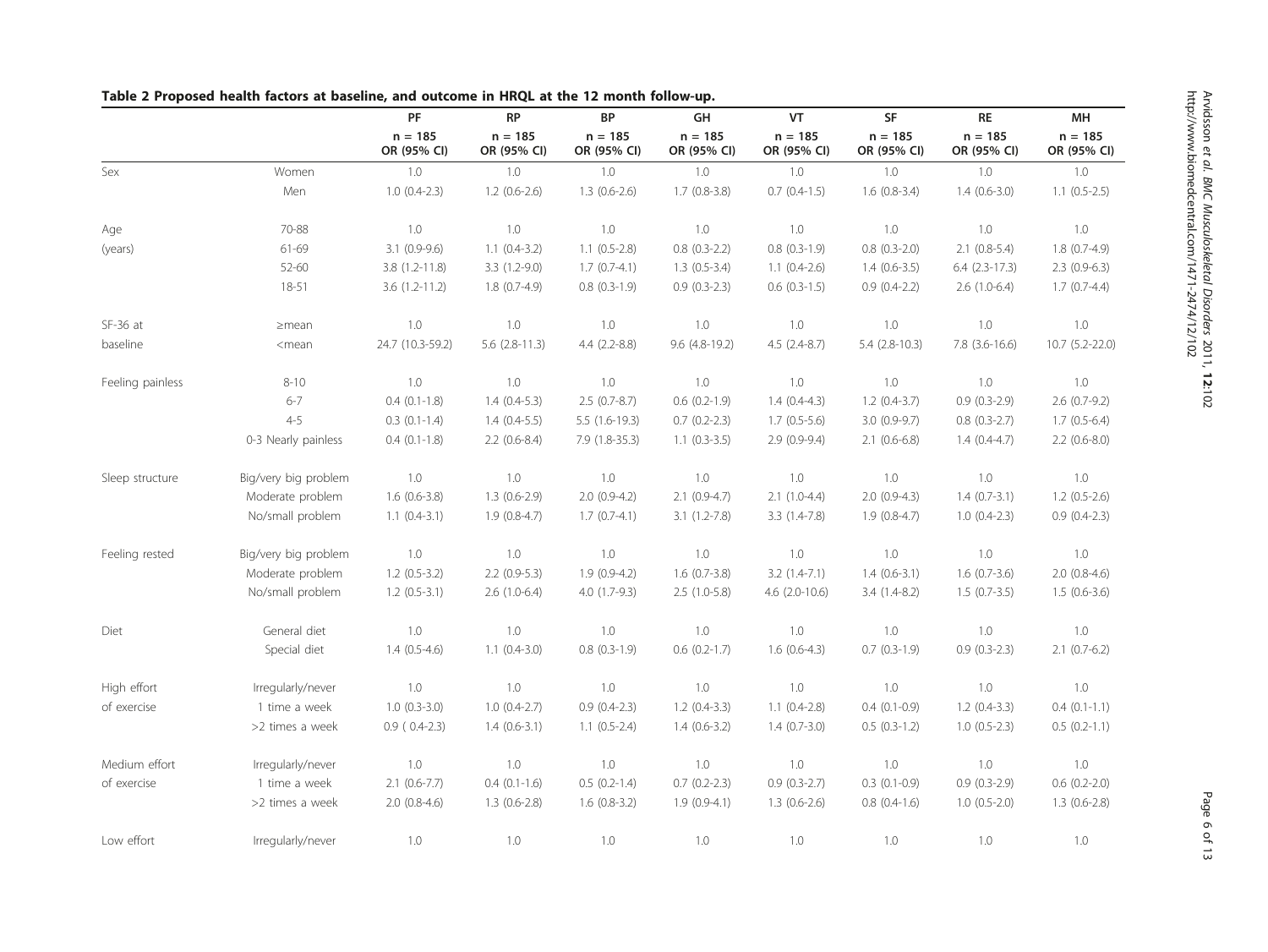## Table 2 Proposed health factors at baseline, and outcome in HRQL at the 12 month follow-up. (Continued)

| of exercise         | time a week     | $1.4(0.3-6.5)$ | $0.6(0.2-2.6)$ | $0.7(0.2-2.3)$ | $0.9(0.2-3.4)$ | $1.0(0.3-3.6)$ | $0.8(0.2-3.0)$ | $1.3(0.3-4.7)$ | $1.6(0.4-6.2)$ |
|---------------------|-----------------|----------------|----------------|----------------|----------------|----------------|----------------|----------------|----------------|
|                     | >2 times a week | $2.8(1.1-7.3)$ | $1.4(0.6-3.3)$ | $1.1(0.6-2.3)$ | $1.4(0.6-3.0)$ | $1.4(0.7-2.8)$ | $1.6(0.8-3.4)$ | 1.8 (0.8-3.9)  | $1.5(0.7-3.3)$ |
| Performing hobbies  | Rarely/never    | $\Omega$ .     | 1.0            | 1.0            | .0             | . 0. 1         | 1.0            | 1.0            | 1.0            |
|                     | Often/sometimes | $1.5(0.6-3.5)$ | $.7(0.8-3.7)$  | $0.8(0.4-1.7)$ | $1.1(0.5-2.4)$ | $0.9(0.5-1.8)$ | $0.9(0.5-1.8)$ | $1.1(0.6-2.3)$ | $0.9(0.4-1.9)$ |
| Feeling sexual lust | Rarely/never    | $\Omega$ .     | 1.0            | 1.0            | 1.0            | 0.1            | 1.0            | 1.0            | 1.0            |
|                     | Often/sometimes | $1.5(0.7-3.5)$ | $1.0(0.5-2.1)$ | $0.7(0.4-1.4)$ | $0.5(0.3-1.2)$ | $0.8(0.4-1.6)$ | $0.6(0.3-1.3)$ | 1.8 (0.9-3.8)  | $2.0(0.9-4.4)$ |

OR (95% CI) in multivariate analyses of factors believed to affect HRQL (assessed by SF-36) in a positive way in a population with rheumatic diseases at a 12 month follow-up. Factors were controlled for age, sex and baseline SF-36 score but not for each other.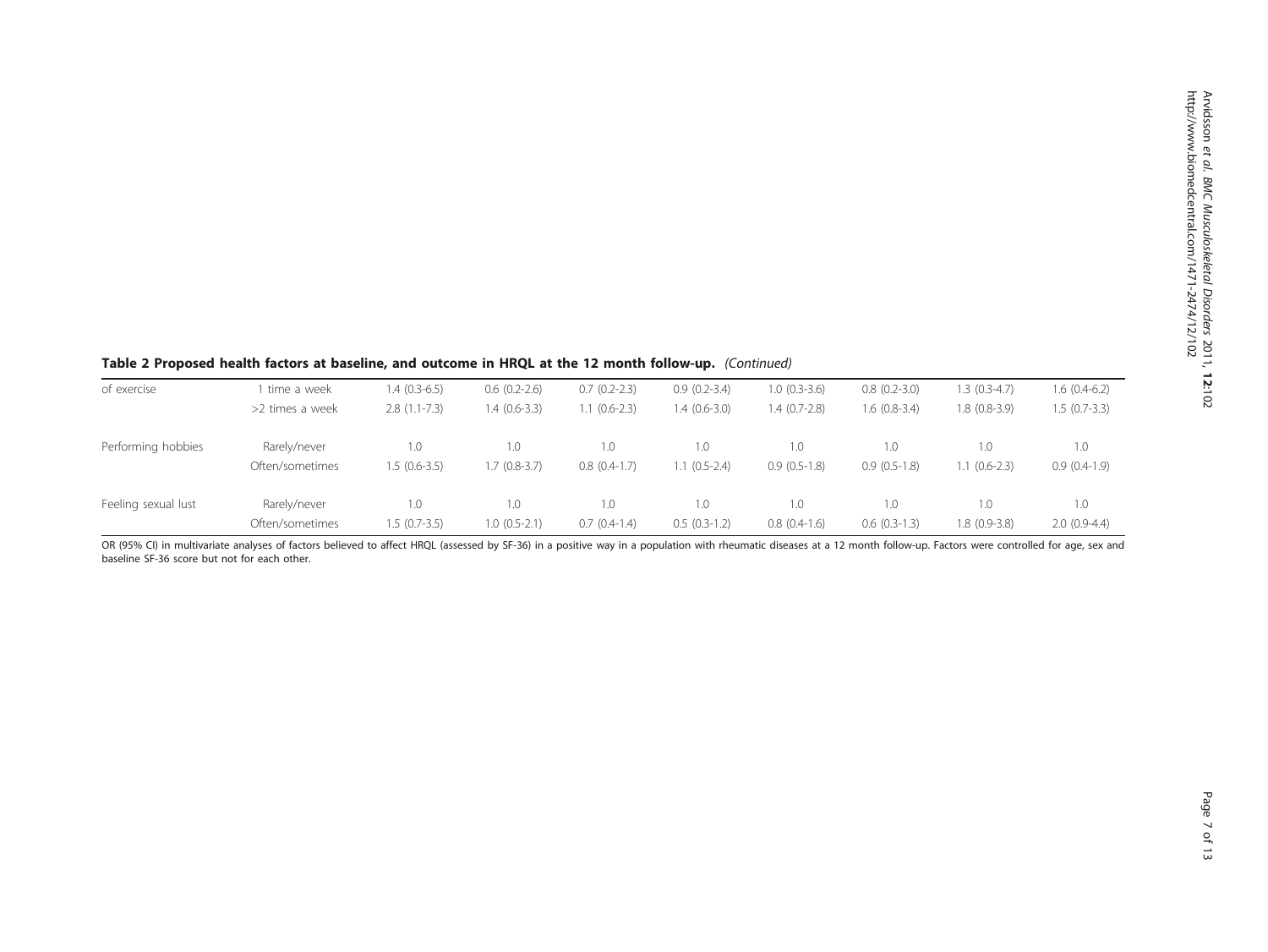|                  |                         | $\mathsf{PF}$            | <b>RP</b>                | <b>BP</b>                | GH                       | VT                       | SF                       | <b>RE</b>                | MH                       |
|------------------|-------------------------|--------------------------|--------------------------|--------------------------|--------------------------|--------------------------|--------------------------|--------------------------|--------------------------|
|                  |                         | $n = 185$<br>OR (95% CI) | $n = 185$<br>OR (95% CI) | $n = 185$<br>OR (95% CI) | $n = 185$<br>OR (95% CI) | $n = 185$<br>OR (95% CI) | $n = 185$<br>OR (95% CI) | $n = 185$<br>OR (95% CI) | $n = 185$<br>OR (95% CI) |
| SOC              | $21 - 55$               | 1.0                      | 1.0                      | 1.0                      | $1.0\,$                  | $1.0\,$                  | $1.0\,$                  | $1.0\,$                  | $1.0\,$                  |
|                  | 56-66                   | $1.2(0.4-3.4)$           | $2.9(0.9-8.5)$           | $3.0(1.2-7.2)$           | $3.1(1.1 - 8.4)$         | $2.8(1.1-7.0)$           | $2.4(0.9-5.8)$           | $6.3$ $(2.3-17.7)$       | $4.7(1.7-12.7)$          |
|                  | 67-75                   | $1.7(0.5-5.1)$           | 3.4 (1.2-9.8)            | $3.3(1.3-8.1)$           | $3.1(1.1-8.6)$           | $2.7(1.1-7.0)$           | $3.2(1.2-8.2)$           | $5.6$ (2.0-15.5)         | $7.5(2.5-22.4)$          |
|                  | 75-90 Very good         | $1.6(0.5-5.2)$           | $4.9(1.6-15.6)$          | $5.6$ (2.0-15.5)         | $5.1(1.7-15.8)$          | 7.8 (2.6-23.4)           | 9.0 (2.9-27.9)           | 11.8 (3.5-39.7)          | $10.1 (2.9 - 35.1)$      |
| Social support   | 18-29                   | 1.0                      | 1.0                      | $1.0\,$                  | 1.0                      | $1.0\,$                  | $1.0\,$                  | 1.0                      | 1.0                      |
|                  | $13-17$                 | $2.9(0.9-9.1)$           | $1.6(0.5-4.4)$           | $1.6(0.6-4.0)$           | $2.2$ (0.8-6.2)          | $1.2$ (0.5-3.2)          | $1.5(0.6-3.9)$           | $3.0(1.1-8.1)$           | $1.3(0.5-3.5)$           |
|                  | $11 - 12$               | $2.2(0.6-7.2)$           | $1.9(0.7-5.7)$           | $1.2$ (0.5-3.3)          | $1.6(0.6-4.9)$           | $1.9(0.7-5.3)$           | $1.3(0.5-3.6)$           | $6.0(1.9-18.5)$          | $2.5(0.8-7.5)$           |
|                  | 10 Very good            | $2.2(0.7-6.9)$           | $2.2$ (0.8-6.3)          | $1.8(0.7-4.6)$           | $2.4(0.9-6.6)$           | $2.1$ (0.8-5.4)          | $1.8(0.7-4.6)$           | $5.2$ $(1.8-15.0)$       | $1.6(0.6-4.4)$           |
| Alcohol habit    | Rarely/never            | 1.0                      | 1.0                      | 1.0                      | 1.0                      | 1.0                      | 1.0                      | 1.0                      | 1.0                      |
|                  | Monthly                 | $1.1(0.4-2.9)$           | $0.7$ $(0.3-1.7)$        | $0.8$ $(0.4-1.8)$        | $1.1 (0.5 - 2.5)$        | $0.7$ $(0.3-1.5)$        | $1.1 (0.5 - 2.5)$        | $0.9(0.4-2.2)$           | $1.4(0.6-3.3)$           |
|                  | Weekly                  | $1.0(0.4-2.5)$           | $0.6$ $(0.3-1.5)$        | $1.0 (0.5 - 2.2)$        | $0.9(0.4-2.0)$           | $1.5(0.7-3.2)$           | $1.2(0.5-2.6)$           | $0.8$ $(0.4-1.8)$        | $0.6(0.3-1.5)$           |
| Immigrant status | Immigrant               | 1.0                      | 1.0                      | $1.0\,$                  | 1.0                      | $1.0\,$                  | $1.0\,$                  | 1.0                      | 1.0                      |
|                  | Swede                   | $0.7$ $(0.2 - 2.6)$      | $1.5(0.5-4.4)$           | $2.2$ (0.8-5.8)          | $0.9(0.3-2.4)$           | $0.6$ $(0.2-1.6)$        | $2.1$ (0.8-5.5)          | $1.5(0.5-4.2)$           | $2.8(0.9-8.0)$           |
| Civil status     | Living alone            | 1.0                      | 1.0                      | 1.0                      | 1.0                      | $1.0\,$                  | $1.0\,$                  | 1.0                      | 1.0                      |
|                  | Living with<br>somebody | $0.9(0.4-2.2)$           | $0.7(0.3-1.4)$           | $0.6$ $(0.3-1.2)$        | $1.0 (0.5 - 2.1)$        | $0.5(0.3-1.1)$           | $0.6(0.3-1.3)$           | $1.0(0.5-2.1)$           | $0.6$ $(0.3-1.2)$        |
| Education        | Grade school            | 1.0                      | $1.0\,$                  | $1.0\,$                  | $1.0\,$                  | $1.0\,$                  | $1.0\,$                  | 1.0                      | 1.0                      |
|                  | Secondary school        | $1.4(0.6-3.6)$           | $1.3(0.6-3.0)$           | $1.5(0.7-3.2)$           | $1.3(0.6-2.9)$           | $1.0 (0.5 - 2.2)$        | $3.1(1.4-7.0)$           | $1.2$ (0.5-2.6)          | $1.9(0.8-4.3)$           |
|                  | College/university      | $2.1$ (0.8-5.7)          | $1.7(0.7-4.0)$           | $1.2(0.6-2.7)$           | $0.8$ $(0.3-1.8)$        | $1.4(0.6-3.0)$           | $1.6(0.7-3.6)$           | $1.4(0.6-3.1)$           | $1.7(0.7-4.0)$           |
| Work capacity    | 0%                      | 1.0                      | 1.0                      | 1.0                      | 1.0                      | 1.0                      | $1.0\,$                  | 1.0                      | 1.0                      |
|                  | 25-100%                 | $3.3(1.2-9.2)$           | $3.0(1.2-7.2)$           | $2.7(1.2-6.0)$           | $1.9(0.8-4.7)$           | $1.6(0.7-3.6)$           | $1.7(0.8-4.0)$           | $1.8(0.8-4.4)$           | $4.3(1.6-11.5)$          |
|                  | Retired                 | $0.9(0.2-4.6)$           | $3.7(0.6-21.6)$          | $1.6(0.4-6.3)$           | $2.7(0.6-11.3)$          | $1.4(0.4-5.4)$           | $1.2(0.3-4.8)$           | $0.8(0.2-3.2)$           | $0.8(0.2-3.9)$           |
| Socioeconomic    | Group A                 | 1.0                      | 1.0                      | 1.0                      | 1.0                      | $1.0\,$                  | $1.0\,$                  | 1.0                      | $1.0\,$                  |
| status,          | Group B                 | $1.5(0.6-4.3)$           | $2.0(0.8-5.1)$           | $1.2 (0.5 - 2.7)$        | $0.5$ $(0.2-1.2)$        | $1.4(0.6-3.2)$           | $1.7(0.7-4.0)$           | $1.8(0.7-4.2)$           | $1.5(0.6-3.8)$           |
| main             | Group C                 | $1.5(0.6-4.0)$           | $1.6(0.6-3.8)$           | $0.9(0.4-2.0)$           | $0.8$ $(0.4-1.9)$        | $1.1 (0.5 - 2.4)$        | $1.4(0.6-3.1)$           | $2.2(0.9-5.2)$           | $1.6(0.7-3.9)$           |
| occupation       | Group D                 | $0.3$ $(0.1-1.8)$        | $0.4$ $(0.1 - 2.2)$      | $0.5(0.1-2.0)$           | $0.4(0.1-2.0)$           | $1.9(0.5-7.3)$           | $1.3(0.3-5.1)$           | $1.1(0.3-4.5)$           | $2.3$ (0.5-9.8)          |
| Socioeconomic    | Group A                 | 1.0                      | 1.0                      | 1.0                      | 1.0                      | $1.0\,$                  | $1.0\,$                  | 1.0                      | $1.0\,$                  |
| status,          | Group B                 | $0.7(0.1-4.4)$           | 3.3 (0.6-17.9)           | $1.4(0.3-6.6)$           | $0.7$ $(0.1-4.2)$        | $1.1$ (0.3-5.0)          | 3.3 (0.6-17.9)           | $1.8(0.3 - 10.0)$        | $4.6(0.6 - 35.7)$        |

## <span id="page-7-0"></span>Table 3 Proposed health factors at baseline, and outcome in HRQL at the 12 month follow-up.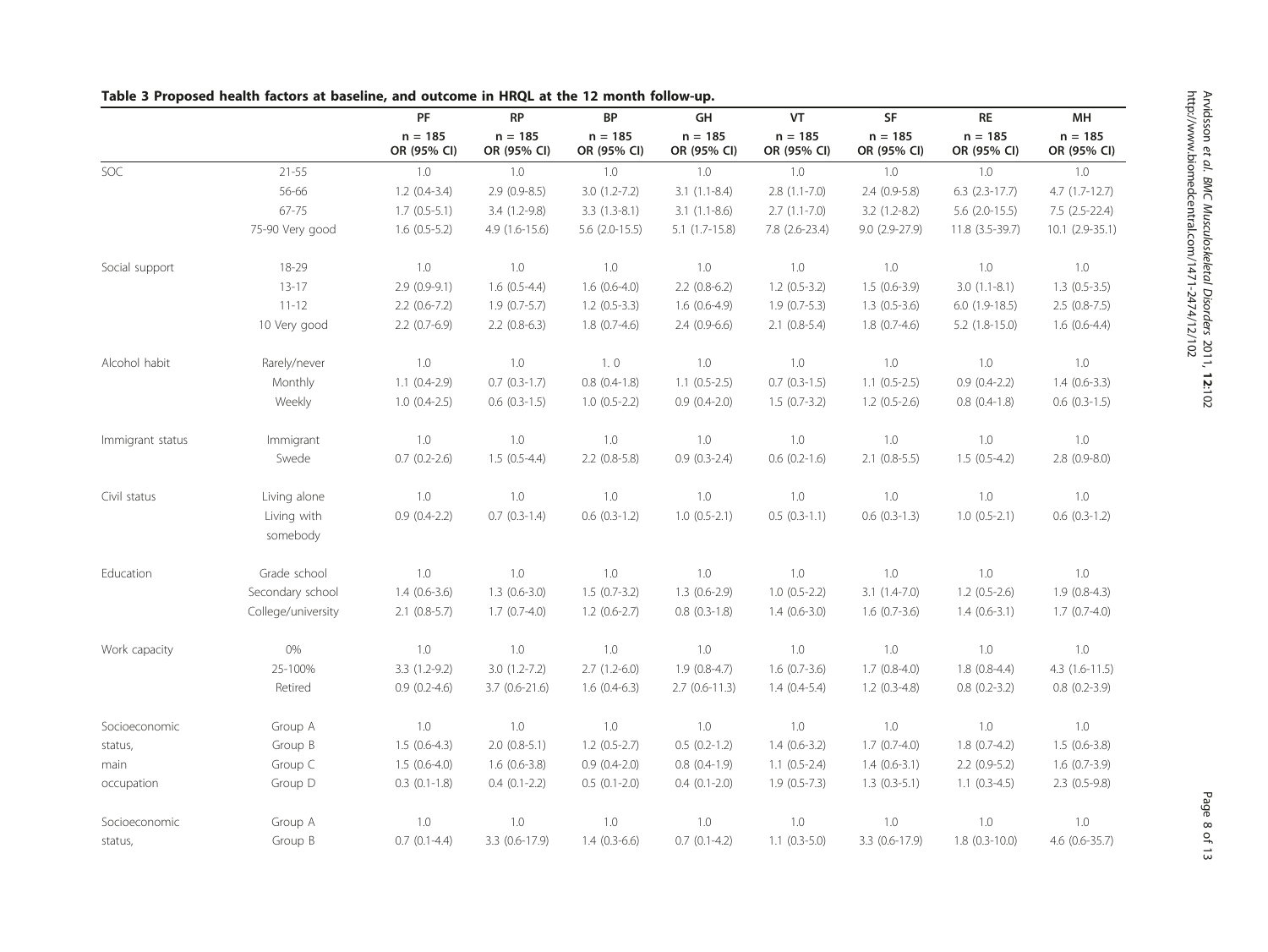## Table 3 Proposed health factors at baseline, and outcome in HRQL at the 12 month follow-up. (Continued)

| current    | Group C                    | $0.9(0.2-3.7)$ | $2.9(0.8-11.1)$ | $1.0(0.3-3.2)$ | $0.4(0.1-1.4)$      | $1.2(0.4-3.8)$ | $1.8(0.6-6.1)$ | $1.9(0.5-7.8)$ | $3.9(0.9-16.7)$ |
|------------|----------------------------|----------------|-----------------|----------------|---------------------|----------------|----------------|----------------|-----------------|
| occupation | Group D                    | $0.4(0.1-1.5)$ | $.5(0.4-5.4)$   | $0.3(0.1-0.9)$ | $0.1$ $(0.0 - 0.5)$ | $0.5(0.2-1.3)$ | $0.9(0.3-2.6)$ | $0.6(0.2-1.9)$ | $0.7(0.2-2.3)$  |
|            |                            |                |                 |                |                     |                |                |                |                 |
| Rheumatic  | Local/general pain         | 1.0            | 1.0             | 1.0            | $\Omega$ .          | 1.0            | 1.0            | 1.0            | 1.0             |
| disease    | Osteoarthritis             | $2.2(0.5-9.8)$ | $1.4(0.3-5.8)$  | $0.7(0.2-2.3)$ | $2.4(0.6-9.3)$      | $1.3(0.4-4.7)$ | $1.2(0.3-4.1)$ | $0.7(0.2-2.7)$ | $(0.3-4.1)$     |
|            | Systemic rheumatic disease | $0.9(0.2-4.5)$ | $0.8(0.2-3.7)$  | $0.9(0.3-3.1)$ | $0.6(0.1-3.1)$      | $0.9(0.2-3.5)$ | $1.0(0.3-3.7)$ | $0.6(0.2-2.3)$ | $.1(0.3-4.4)$   |
|            | Infl. joint disease        | $2.1(0.7-6.2)$ | $2.1(0.7-6.2)$  | $1.1(0.4-2.8)$ | $2.0(0.7-5.7)$      | $2.5(0.9-6.8)$ | $1.8(0.7-4.7)$ | $0.6(0.2-1.6)$ | $2.0(0.7-5.6)$  |

OR (95% CI) in multivariate analyses of factors believed to affect HRQL (assessed by SF-36) in a positive way in a population with rheumatic diseases at a 12 month follow-up. Factors were controlled for age, sex and baseline SF-36 score but not for each other.

Group A: Manual workers

Group B: Assistant no manual employees

Group C: Intermediate/higher employees and upper-level executives

Group D: Others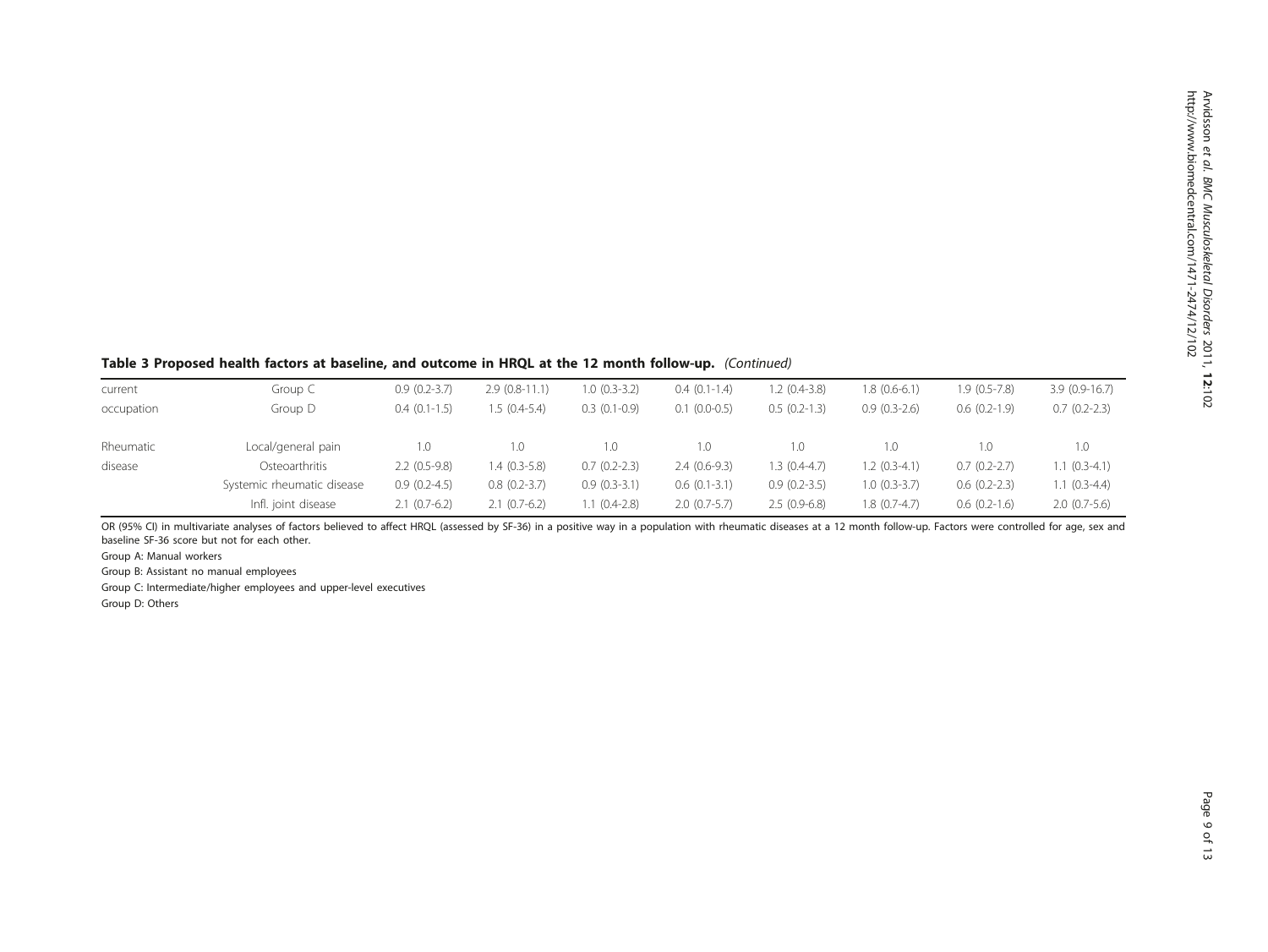<span id="page-9-0"></span>

A strong/very good or a slightly weaker SOC significantly ( $p < 0.05$ ) predicted a health status better than the mean score in seven of the SF-36 subscales, RP, BP, GH, VT, SF, RE and MH, at the 12 month follow-up compared to a very weak SOC (21-55 points). A weaker SOC predicted a better outcome in BP, GH, VT, RE and MH compared to a very weak score. All lower and better scores of social support (emotional support and practical assistance) predicted a better outcome in RE compared to the highest and worst score (18-29 points).

The alcohol habit (weekly compared to rarely/never drink alcohol), immigrant status (Swede compared to immigrant) or *civil status* (living with somebody compared with living alone) were not associated with having a health status better than the mean score in any of the SF-36 subscales at the 12 month follow-up. Secondary school as highest education predicted a better outcome in SF compared to grade school.

A *work capacity* of 25-100% significantly ( $p < 0.05$ ) predicted a health status better than the mean score in PF, RP, BP and MH at the 12 month follow-up compared to 0% work capacity. The socioeconomic status, main occupation (assistant no manual employees, intermediate/higher employees and upper-level executives, and others) did not predict any better outcome in SF-36 compared to manual workers. The socioeconomic status, current occupation and the group D (Others) predicted a worse outcome in BP and GH compared to manual workers. The rheumatic disease (inflammatory joint disease, systemic rheumatic disease and osteoarthritis) was not associated with having a health status better than the mean score in any of the SF-36 subscales at the 12 month follow-up compared to local/general pain.

The multivariate logistic regression analyses were not intended to be complete explanatory models, but at the

12 month follow-up 48.8-55.3% of the variance in PF could be explained by the predictor variables (Nagelkerke  $R^2$ ) and 21.2-33.5% in RP, 14.3-25.6% in BP, 31.1-43.9% in GH, 16.6-26.0% in VT, 20.3-30.1% in SF, 28.0-40.1% in RE and 32.3-44.0% in MH.

#### **Discussion**

The focus in this study was on the effect of proposed health factors on the long-term outcome in HRQL in people with rheumatic diseases that had the same starting point, they had undergone inpatient rehabilitation. The individuals had a statistically significant deterioration in SF-36 between baseline at one week and the follow-up 12 months after the rehabilitation. The health factors that proved to affect most subscales in HRQL in a positive way were having a strong SOC, feeling rested after sleep, having work capacity, being younger or middleaged, and having no/small problem with the sleep structure.

The most obvious health factor was having strong SOC which was predicting a positive outcome in seven of the eight SF-36 subscales at the 12 month follow-up. This agreed well with the results from Abu-Shakra et al. where SOC had a major influence on the quality of life in individuals with SLE. These individuals with strong SOC had the ability to predict, explain and cope with disease related stressors and achieve a better quality of life [\[13\]](#page-11-0). The same results were shown in individuals with scleroderma [[34\]](#page-12-0). Antonovsky meant that the SOC changed very little in adulthood, if the individual was not exposed to major changes in life like moving to another place, giving birth to a child or going into rehabilitation [\[10](#page-11-0)]. It has been shown that SOC is only stable for individuals with initially high scores of SOC. For individuals with lower SOC, the condition of disease and societal changes influences the score [[35](#page-12-0)]. This indicates that the SOC can be affected. SOC is therefore an important domain to take into account and to study more in order to develop treatment strategies that could help health-care professionals to strengthen the HRQL in individuals with rheumatic diseases.

Another important health factor in the present study was feeling rested after sleep. The same result was shown in an eight-year follow-up of individuals with or without chronic musculoskeletal pain [[36\]](#page-12-0). Some of the main factors that influence the quality of life negatively in individuals with RA are sleep disturbance and fatigue [[37](#page-12-0)]. Fatigue is a common problem in individuals with chronic illnesses and this subjective symptom worries the individuals. Healthcare professionals have to learn communication techniques to help individuals to express concerns about fatigue [[38](#page-12-0),[39](#page-12-0)]. More research is needed to find the best way of treating fatigue in people with rheumatic diseases.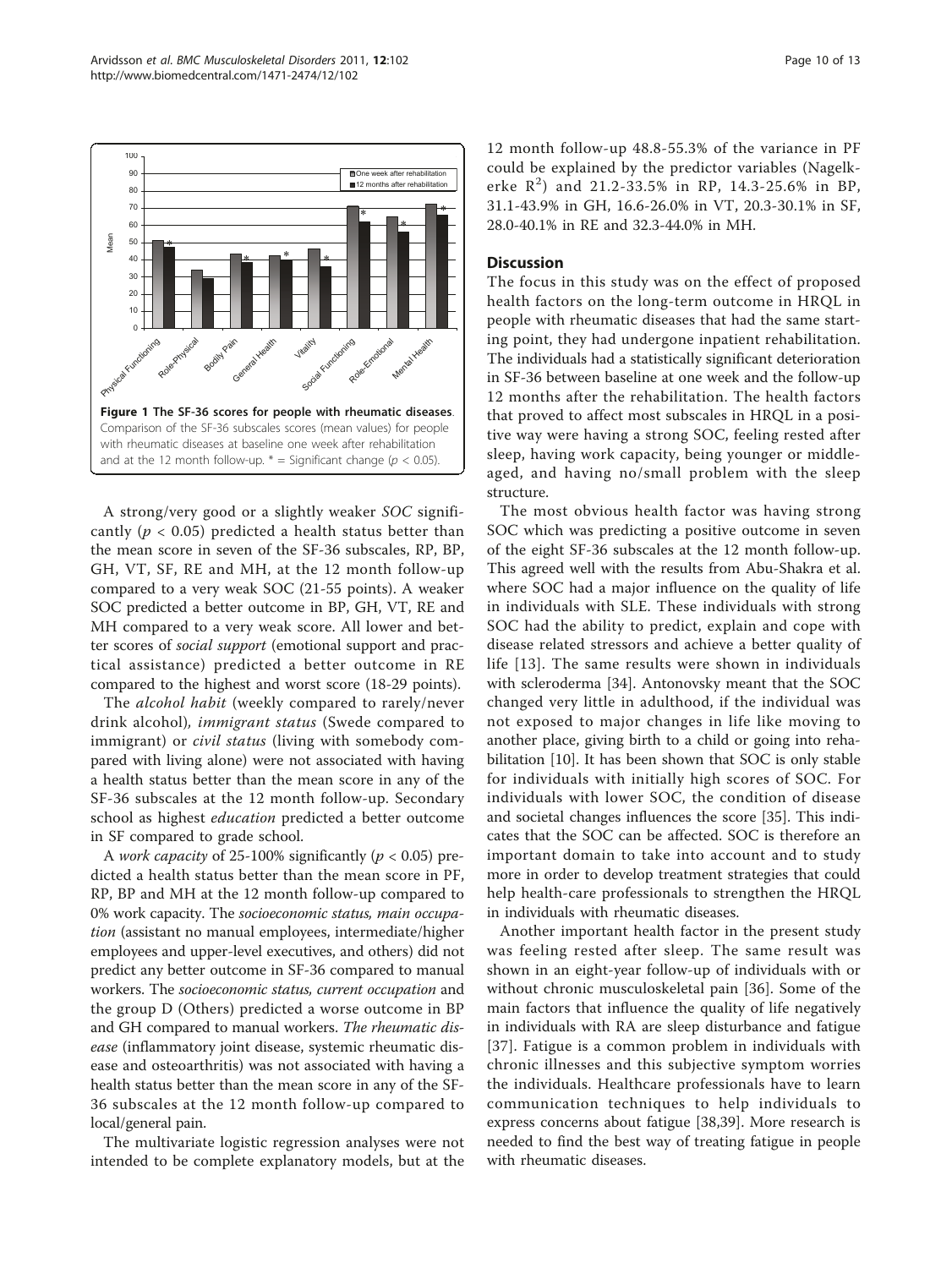Having work capacity was also an important health factor. This agreed well with another study where external factors like employment and having financial support were important to secure health. External factors were strongly linked to the perceptions of normality [[40\]](#page-12-0). There is an association between work disability and RA. Factors that contribute to decisions to cease work are the physical nature of the work, the workload, the fatigue or the pain [[41\]](#page-12-0). Conversely, the present study showed that the work capacity contributed to a higher score in health status. It is therefore important to help individuals to be able to continue to work, regardless of the number of working hours, but adjustments of the nature of the work and workload have to be made.

Age was also an important health factor in this study. Being of younger age (18-51 years) or middle-age (52-60 years) was associated with a better health status. The same pattern has been reported in individuals with or without chronic musculoskeletal pain; however, the significant ages were younger (20-33 years and 34-46 years) [[36\]](#page-12-0) compared with the present study.

Another important health factor was having no/small problem with the sleep structure. This also agreed well with the eight-year follow-up of individuals with or without chronic musculoskeletal pain [[36\]](#page-12-0). The conclusion of a review was that a good sleep is vital for the health and HRQL. However, the role of sleep is unfortunately not well explored [[42\]](#page-12-0). These results indicate that a good sleep structure is an important domain to work within clinical practice. More research must be done on how to influence towards a better sleep structure for people with rheumatic diseases.

Other health factors were feeling painless, making low effort exercise more than two times per week, having emotional support and practical assistance, and having completed secondary school as highest education. Each of these factors predicted a better health status in only one of the SF-36 subscales. High or medium effort of exercise predicted a worse health status in one of the SF-36 subscales. Other studies have shown the importance of these factors on the health status. It is well known that pain [[20,](#page-11-0)[43\]](#page-12-0) and a low education level [[3](#page-11-0),[31](#page-12-0)] are risk factors that could decrease HRQL, and that having emotional support could increase HRQL [\[31,36\]](#page-12-0). The effect of exercise on HRQL is more complex, and there are no consistent results [[7,8,14](#page-11-0),[15](#page-11-0)]. There is nevertheless more evidence that exercise is beneficial than risky [[15\]](#page-11-0).

It was surprising that the diet, performing hobbies, feeling sexual lust, alcohol habit, immigrant status, civil status, socioeconomic status - main occupation, socioeconomic status - current occupation and rheumatic disease were not affecting any subscale in the health status. In clinical practice patients often mention these factors as very important for their health status.

In the eight SF-36 subscales the mean changes were only deteriorations of 2.7-9.7 points after 12 months and if these few points are of clinical significance is controversial. Valuation of the clinical relevance of mean changes in SF-36 is ongoing [[44\]](#page-12-0) but there is a suggestion that effects larger than 12% of the baseline value in SF-36 are assumed to be the minimal clinically important differences (MCID) [\[45](#page-12-0)]. In the present study there were >12% deterioration in the subscale RP, BP, VT, SF and RE. This could prove that the deterioration had a clinical significance for the individuals HRQL.

All the individuals in the present study had rheumatic diseases and had completed a multimodal rehabilitation when the study started. However, the aim was not to evaluate the rehabilitation but rather to find factors predicting a better health status 12 months after the rehabilitation in people with rheumatic diseases. It has been impossible to determine if any of these health factors were interacting with the rehabilitation program since there was no control group.

Finally, future longitudinal studies comparing health promoting factors are needed to confirm their impact on HRQL in people with rheumatic diseases. There is also a need for more studies about how individuals' SOC could be strengthened and if health-care professionals could help them with that. Health factors as well as risk factors are important to address in clinical work. Strategies have to be formed to help people with rheumatic diseases to identify and strengthen factors like feeling rested after sleep, having a good sleep structure and having work capacity to improve their health status.

#### Methodological considerations

The number of individuals in the study did not allow for full multivariate models including all independent variables, so it was decided to introduce the variables in separate analyses, controlling for age, sex and baseline value of the SF-36 subscales. In lack of any known valid cut-point for good health in this population, when dichotomising the SF-36 subscales it was decided to use the mean value for each of the subscales as a cut-point, in order to get enough individuals in each group of the dependent variable.

As age and sex were likely to be confounders, these factors were controlled for in the analyses, together with the baseline values of the SF-36 subscales, to adjust for the possibility that outcome would reflect the baseline score and not a change over time.

There is a problem in the use of SF-36 that floor and roof effects can reduce the possible change over time in the extreme ends of the scales.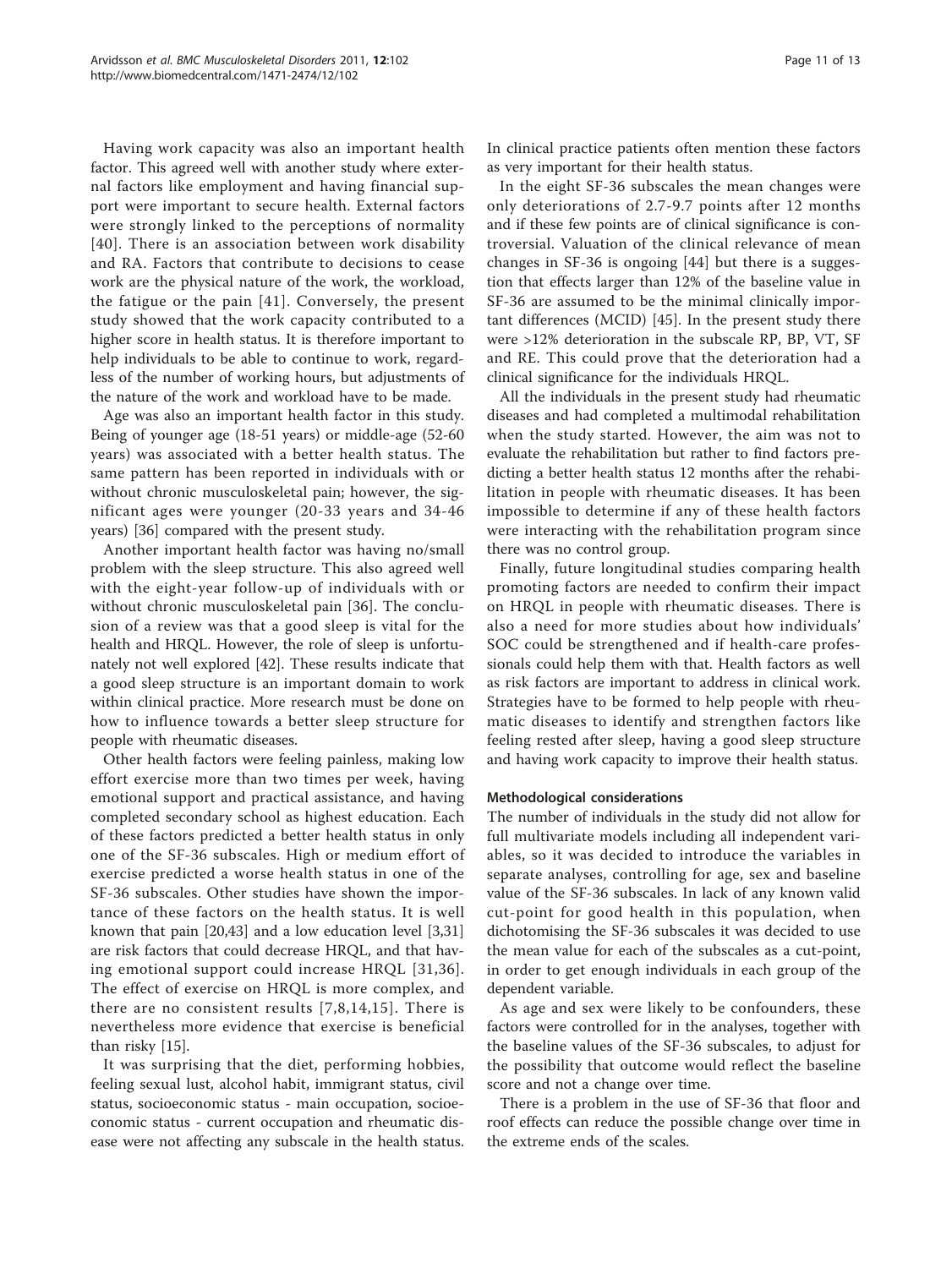<span id="page-11-0"></span>A limitation in this study was that a  $p$ -value of less than 0.05 was considered statistically significant; however, because of the many comparisons  $p$ -values showing a weak significance (>0.01) may appear by chance.

#### Conclusions

The most important health factors were having a strong SOC, feeling rested after sleep, having work capacity, being younger or middle-aged, and having no/small problem with the sleep structure. These health factors are important to put forward and address in clinical work with rheumatic diseases. Knowledge of factors predicting a good health outcome should be used to optimise treatment strategies.

#### **Acknowledgements**

The authors would like to thank the individuals who participated in this study and Jan-Åke Nilsson for statistical assistance. The study was financed by the Halland County Council, the Swedish Rheumatism Association, the Rheumatism District in Gothenburg, the South Regional Health Care Committee, the Swedish Society of Nursing and the Association of Rheumatology Nurses in Sweden. No conflict of interest exists that would prejudice the impartiality.

#### Author details

<sup>1</sup> Research and Development Centre Spenshult, Spenshult hospital for rheumatic diseases, SE-313 92 Oskarström, Sweden. <sup>2</sup>School of Health Sciences, Jönköping University, Jönköping, Sweden. <sup>3</sup>School of Social and Health Sciences, Halmstad University, Halmstad, Sweden. <sup>4</sup>Gjøvik University College, Faculty of Nursing Science, Gjøvik, Norway.

#### Authors' contributions

All authors contributed equally in designing the study, discussing the statistical framework, interpretation and discussion of the findings. SA and SB carried out the statistical analyses and drafted the manuscript. All authors read and approved the final manuscript.

#### Competing interests

The authors declare that they have no competing interests.

Received: 21 October 2010 Accepted: 20 May 2011 Published: 20 May 2011

#### References

- 1. Edwards M: Seamless Primary and Secondary Care. In Rheumatology Nursing. A creative approach.. 2 edition. Edited by: Hill J. West Sussex: John wiley 2006:461-81.
- 2. Danieli E, Airo P, Bettoni L, Cinquini M, Antonioli CM, Cavazzana I, Franceschini F, Cattaneo R: [Health-related quality of life measured by the](http://www.ncbi.nlm.nih.gov/pubmed/15300468?dopt=Abstract) [Short Form 36 \(SF-36\) in systemic sclerosis: correlations with indexes of](http://www.ncbi.nlm.nih.gov/pubmed/15300468?dopt=Abstract) [disease activity and severity, disability, and depressive symptoms.](http://www.ncbi.nlm.nih.gov/pubmed/15300468?dopt=Abstract) Clin Rheumatol 2005, 24(1):48-54.
- Salaffi F, Carotti M, Gasparini S, Intorcia M, Grassi W: [The health-related](http://www.ncbi.nlm.nih.gov/pubmed/19296831?dopt=Abstract) [quality of life in rheumatoid arthritis, ankylosing spondylitis, and](http://www.ncbi.nlm.nih.gov/pubmed/19296831?dopt=Abstract) [psoriatic arthritis: a comparison with a selected sample of healthy](http://www.ncbi.nlm.nih.gov/pubmed/19296831?dopt=Abstract) [people.](http://www.ncbi.nlm.nih.gov/pubmed/19296831?dopt=Abstract) Health Qual Life Outcomes 2009, 7:25.
- 4. Salaffi F, Sarzi-Puttini P, Girolimetti R, Atzeni F, Gasparini S, Grassi W: [Health](http://www.ncbi.nlm.nih.gov/pubmed/20074443?dopt=Abstract)[related quality of life in fibromyalgia patients: a comparison with](http://www.ncbi.nlm.nih.gov/pubmed/20074443?dopt=Abstract) [rheumatoid arthritis patients and the general population using the SF-](http://www.ncbi.nlm.nih.gov/pubmed/20074443?dopt=Abstract)[36 health survey.](http://www.ncbi.nlm.nih.gov/pubmed/20074443?dopt=Abstract) Clin Exp Rheumatol 2009, 27(5 Suppl 56):67-74.
- Maravic M, Bozonnat MC, Sevezan A, Gasqueres D, Pastor J, Pere M, Neil V, Roch-Bras F, Daures JP, Sany J: [Preliminary evaluation of medical](http://www.ncbi.nlm.nih.gov/pubmed/11143909?dopt=Abstract) [outcomes \(including quality of life\) and costs in incident RA cases](http://www.ncbi.nlm.nih.gov/pubmed/11143909?dopt=Abstract) [receiving hospital-based multidisciplinary management.](http://www.ncbi.nlm.nih.gov/pubmed/11143909?dopt=Abstract) Joint Bone Spine 2000, 67(5):425-33.
- 6. Tijhuis GJ, Zwinderman AH, Hazes JMW, Van Den Hout WB, Breedveld FC, Vliet Vlieland TPM: [A randomized comparison of care provided by a](http://www.ncbi.nlm.nih.gov/pubmed/12382302?dopt=Abstract) [clinical nurse specialist, an inpatient team, and a day patient team in](http://www.ncbi.nlm.nih.gov/pubmed/12382302?dopt=Abstract) [rheumatoid arthritis.](http://www.ncbi.nlm.nih.gov/pubmed/12382302?dopt=Abstract) Arthritis & Rheumatism 2002, 47(5):525-31.
- 7. Bulthuis Y, Drossaers-Bakker KW, Taal E, Rasker J, Oostveen J, van't Pad Bosch P, Oosterveld F, van de Laar M: [Arthritis patients show long-term](http://www.ncbi.nlm.nih.gov/pubmed/17956917?dopt=Abstract) [benefits from 3 weeks intensive exercise training directly following](http://www.ncbi.nlm.nih.gov/pubmed/17956917?dopt=Abstract) [hospital discharge.](http://www.ncbi.nlm.nih.gov/pubmed/17956917?dopt=Abstract) Rheumatology 2007, 46(11):1712-7.
- 8. Baillet A, Payraud E, Niderprim V-Al, Nissen Michael J, Allenet B, Francois P, Grange L, Casez P, Juvin R, Gaudin P: A dynamic exercise programme to improve patients' disability in rheumatoid arthritis: a prospective randomized controlled trial. Rheumatology (Oxford) 2009, 48(4):410-5.
- 9. Hollnagel H, Malterud K: [From risk factors to health resources in medical](http://www.ncbi.nlm.nih.gov/pubmed/11200026?dopt=Abstract) [practice.](http://www.ncbi.nlm.nih.gov/pubmed/11200026?dopt=Abstract) Med Health Care Philos 2000, 3(3):257-64.
- 10. Antonovsky A: Unravelling the mystery of health. How people manage stress and stay well. 1 edition. San Francisco: Jossey Bass Wiley; 1987.
- 11. Söderberg S, Lundman B, Norberg A: [Living with fibromyalgia: sense of](http://www.ncbi.nlm.nih.gov/pubmed/9397129?dopt=Abstract) [coherence, perception of well-being, and stress in daily life.](http://www.ncbi.nlm.nih.gov/pubmed/9397129?dopt=Abstract) Res Nurs Health 1997, 20(6):495-503.
- 12. Chen SY, Wang HH: [The Relationship Between Physical Function,](http://www.ncbi.nlm.nih.gov/pubmed/17806035?dopt=Abstract) [Knowledge of Disease, Social Support and Self-Care Behavior in Patients](http://www.ncbi.nlm.nih.gov/pubmed/17806035?dopt=Abstract) [With Rheumatoid Arthritis.](http://www.ncbi.nlm.nih.gov/pubmed/17806035?dopt=Abstract) Journal of Nursing Research 2007, 15(3):183-93.
- 13. Abu-Shakra M, Keren A, Livshitz I, Delbar V, Bolotin A, Sukenik S, Kanat-Maymon Y: [Sense of coherence and its impact on quality of life of](http://www.ncbi.nlm.nih.gov/pubmed/16482743?dopt=Abstract) [patients with systemic lupus erythematosus.](http://www.ncbi.nlm.nih.gov/pubmed/16482743?dopt=Abstract) Lupus 2006, 15(1):32-7.
- 14. Conn VS, Hafdahl AR, Minor MA, Nielsen PJ: [Physical Activity Interventions](http://www.ncbi.nlm.nih.gov/pubmed/17888500?dopt=Abstract) [Among Adults with Arthritis: Meta-Analysis of Outcomes.](http://www.ncbi.nlm.nih.gov/pubmed/17888500?dopt=Abstract) Seminars in Arthritis and Rheumatism 2008, 37(5):307-16.
- 15. Plasqui G: [The role of physical activity in rheumatoid arthritis.](http://www.ncbi.nlm.nih.gov/pubmed/18234247?dopt=Abstract) Physiol Behav 2008, 23;94(2):270-5.
- 16. Sullivan M, Karlsson J: SF-36 Health Survey. Swedish manual and interpretation guide Gothenburg: Gothenburg University; 1994.
- 17. Persson LO, Karlsson J, Bengtsson C, Steen B, Sullivan M: [The Swedish SF-](http://www.ncbi.nlm.nih.gov/pubmed/9817127?dopt=Abstract)[36 Health Survey II. Evaluation of clinical validity: results from](http://www.ncbi.nlm.nih.gov/pubmed/9817127?dopt=Abstract) [population studies of elderly and women in Gothenborg.](http://www.ncbi.nlm.nih.gov/pubmed/9817127?dopt=Abstract) J Clin Epidemiol 1998, 51(11):1095-103.
- 18. Sullivan M, Karlsson J: [The Swedish SF-36 Health Survey III. Evaluation of](http://www.ncbi.nlm.nih.gov/pubmed/9817128?dopt=Abstract) [criterion-based validity: results from normative population.](http://www.ncbi.nlm.nih.gov/pubmed/9817128?dopt=Abstract) J Clin Epidemiol 1998, 51(11):1105-13.
- 19. Sullivan M, Karlsson J, Ware JE Jr: [The Swedish SF-36 Health Survey-I.](http://www.ncbi.nlm.nih.gov/pubmed/8560302?dopt=Abstract) [Evaluation of data quality, scaling assumptions, reliability and construct](http://www.ncbi.nlm.nih.gov/pubmed/8560302?dopt=Abstract) [validity across general populations in Sweden.](http://www.ncbi.nlm.nih.gov/pubmed/8560302?dopt=Abstract) Soc Sci Med 1995, 41(10):1349-58.
- 20. Bergman S: Chronic Musculoskeletal Pain A Multifactorial Process. PhD thesis Lund University, Department of Rheumatology; 2002.
- 21. Liljenberg B, Almqvist M, Hetta J, Roos BE, Ågren H: [The prevalence of](http://www.ncbi.nlm.nih.gov/pubmed/3218910?dopt=Abstract) [insomnia: the importance of operationally defined criteria.](http://www.ncbi.nlm.nih.gov/pubmed/3218910?dopt=Abstract) Ann Clin Res 1988, 20(6):393-8.
- 22. Mallon L, Hetta J: [A survey of sleep habits and sleeping difficulties in an](http://www.ncbi.nlm.nih.gov/pubmed/9556843?dopt=Abstract) [elderly Swedish population.](http://www.ncbi.nlm.nih.gov/pubmed/9556843?dopt=Abstract) Ups J Med Sci 1997, 102(3):185-97.
- 23. Sepp H, Ekelund U, Becker W: Questions about diet and physical activity among adults: evidence for a range of issues in population-based surveys. Report 21 Swedish: Enkätfrågor om kost och fysisk aktivitet bland vuxna: underlag till urval av frågor i befolkningsinriktade enkäter. Rapport 21. Uppsala: National Food Administration; 2004.
- 24. Engström LM, Ekblom B, Forsberg A, v Koch M, Seger J: Lifestyle Performance - Health. LIV 90th Report 1. Exercise habits, physical performance and health status among Swedish women and men aged 20-65 years Swedish: Livsstil - Prestation - Hälsa. LIV 90. Rapport 1. Motionsvanor, fysisk prestationsförmåga och hälsotillstånd bland svenska kvinnor och män i åldrarna 20-65 år. Stockholm: Folksam; 1993.
- 25. Lewin Br, Fugl-Meyer K, Helmius G, Lalos A, Månsson SA: Sex in Sweden on the Swedish sexual life Swedish: Sex i Sverige. Om sexuallivet i Sverige 1996. Stockholm: Swedish National Institute of Public Health;, 1997/2000.
- 26. Callahan LF, Pincus T: [The sense of coherence scale in patients with](http://www.ncbi.nlm.nih.gov/pubmed/7794978?dopt=Abstract) [rheumatoid arthritis.](http://www.ncbi.nlm.nih.gov/pubmed/7794978?dopt=Abstract) Arthritis Care Res 1995, 8(1):28-35.
- 27. Eriksson M, Lindström B: [Validity of Antonovsky](http://www.ncbi.nlm.nih.gov/pubmed/15911640?dopt=Abstract)'s sense of coherence [scale: a systematic review.](http://www.ncbi.nlm.nih.gov/pubmed/15911640?dopt=Abstract) J Epidemiol Community Health 2005, 59(6):460-6.
- 28. Hildingh C, Segesten K, Fridlund B: Elderly persons' [social network and](http://www.ncbi.nlm.nih.gov/pubmed/9275816?dopt=Abstract) [need for social support after their first myocardial infarction.](http://www.ncbi.nlm.nih.gov/pubmed/9275816?dopt=Abstract) Scand J Caring Sci 1997, 11(1):5-11.